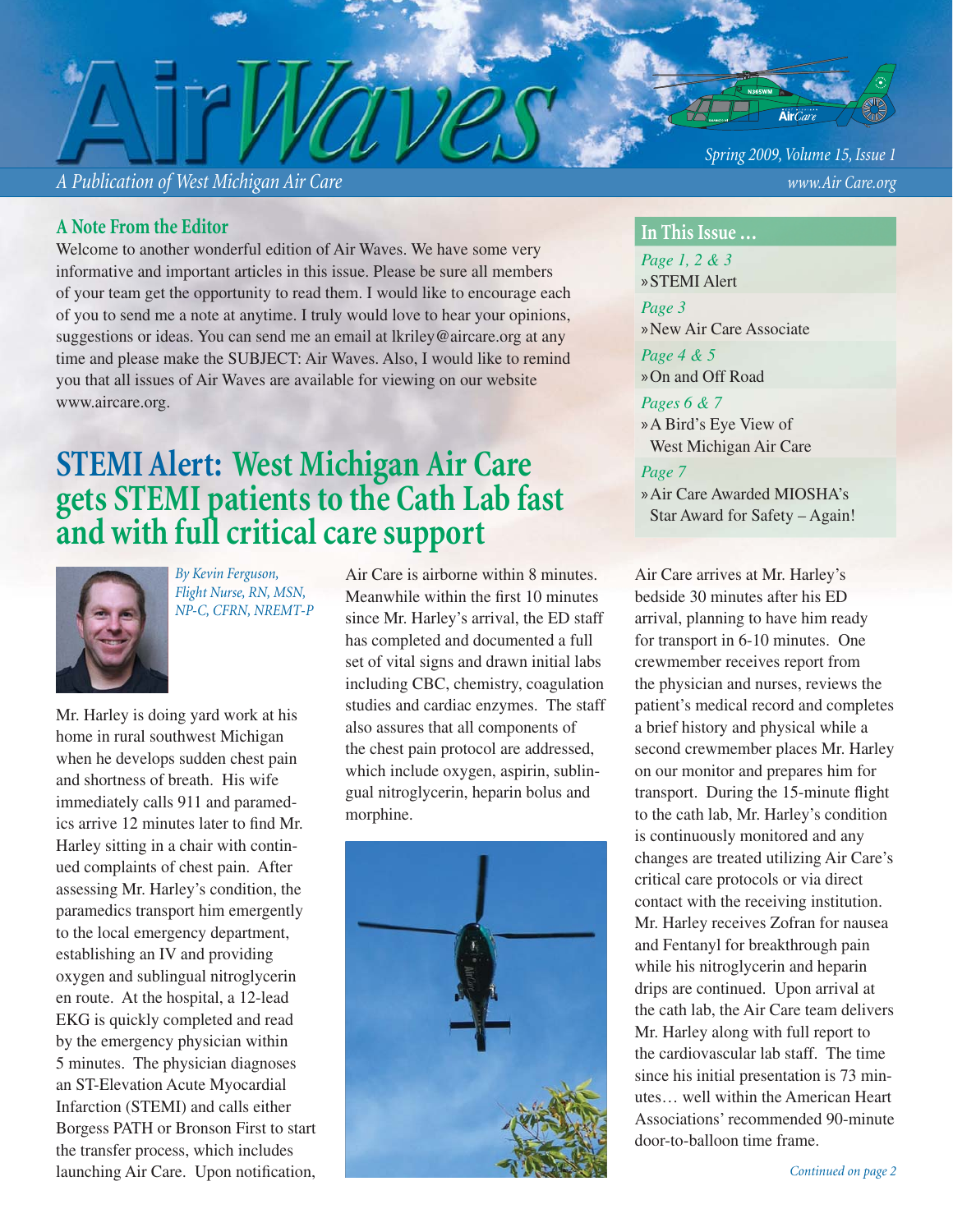#### Ь

#### *Continued from page 1*

The phrase "Time is Muscle" describes the need to eliminate delays in definitive care for STEMI's and the importance the STEMI Chain of Survival, which is divided into 4 components:

- 1) Patient recognition and seeking medical attention;
- EMS activation, evaluation, 2) treatment and transport;
- 3) Emergency department evaluation and initiation of a reperfusion strategy; and
- Pharmacological or mechanical 4) reperfusion therapy.

The goals of reperfusion therapy in STEMI patients are to prevent or minimize myocardial damage, prevent major adverse cardiac events and

*STEMI: Signs and symptoms of acute coronary syndrome with clinical signs on a 12 lead EKG tracing of ST segment elevation greater than or equal to 1mm in at least two contiguous leads or new left bundle branch block*

complications such as serious or fatal cardiac arrhythmias, congestive heart failure, rupture of the heart, and death, and anticipate and treat life-threatening complications.

The mortality from STEMI increases with delays to reperfusion therapy,

#### **References:**

Field, J.M. (2008). STEMI Provider Manual. American Heart Association, Dallas, TX.

Ting, H.H., Rihal, C.S., Gersh, B.J., Haro, L.H., Bjerke, C.M., Lennon, R.J., Lim, C.C., Bresnahan, J.F., Jaffe, A.S., Holmes, D.R., Bell, M.R. (2007). Regional systems of care to optimize timeliness of reperfusion therapy for ST-elevation myocardial infarction: the Mayo Clinic STEMI Protocol. Circulation. 116(7), 729-736.

Pollack, C.V. Jr., Antman, E.M., Hollander, J.E. (2008). 2007 focused update to the ACC/AHA guidelines for the management of patients with ST-segment elevation myocardial infarction: implications for emergency department practice. Annals of Emergency Medicine. 52(4), 344-355.

regardless of the method of reperfusion (i.e., fibrinolytic therapy or primary percutaneous intervention). When performed swiftly and routinely at high-volume percutaneous intervention hospitals such as Borgess and Bronson, primary percutaneous intervention is superior to fibrinolytic therapy for treatment of STEMI, resulting in higher rates of cardiac artery patency and lower rates of reinfarction, stroke, and death. Under certain circumstances, transfer may remain a better option than fibrinolysis for reperfusion even when slightly prolonged times to primary percutaneous intervention are anticipated. Primary percutaneous intervention is recommended for patients who are ineligible for fibrinolytic therapy or patients in cardiogenic shock. (Pollack 2008)

What else could EMS and regional ED departments do to help meet the AHA goal of 90 minutes door to balloon time? Ongoing public health education describing the signs and

Antman, E.M., Anbe, D.T., Armstrong, P.W., Bates, E.R., Green, L.A., Hand, M, Hochman, J.S., Krumholz, H.M., Kushner, F.G., Lamas, G.A., Mullany, C.J., Ornato, J.P., Pearle, D.L., Sloan, M.A. & Smith, S.C. Jr. (2004). ACC/AHA guidelines for the management of patients with ST-elevation myocardial infarction: a report of the American College of Cardiology/American Heart Association Task Force on Practice Guidelines.

Antman, E.M., Hand, M., Armstrong, P.W., Bates, E.R., Green, L.A., Halasyamani, L.K., Hochman, J.S., Krumholz, H.M., Lamas, G.A., Mullany, C.J., Pearle, D.L., Sloan, M.A., Smith, S.C. Jr. (2008). 2007 Focused Update of the ACC/AHA 2004 Guidelines for the Management of Patients With ST-Elevation Myocardial Infarction: a report of the

symptoms of acute coronary syndrome (ACS) and STEMI have shown to be prudent in a comprehensive STEMI system of care. The National Heart, Lung and Blood Institute's "Act in Time to Heart Attack Signs" is one such program that has shown benefits with patient education.

Early detection by EMS with field 12-lead EKG analysis could significantly reduce the door-to-balloon times with earlier activation of the STEMI pathways, including calls to Borgess PATH, Bronson First and Air Care. Preliminary Stat Heart data suggest that a STEMI diagnosed before presentation to a rural STEMI-referral hospital ED with use of prehospital 12-lead ECG acquisition can reduce interhospital transport-associated delays to a STEMI-accepting facility by up to 20 minutes. This strategy similarly conforms to current ACC D2B alliance recommendations aimed at reducing door-to-balloon times.

#### *Continued on page 3*

American College of Cardiology/American Heart Association Task Force on Practice Guidelines: developed in collaboration With the Canadian Cardiovascular Society endorsed by the American Academy of Family Physicians: 2007 Writing Group to Review New Evidence and Update the ACC/AHA 2004 Guidelines for the Management of Patients With ST-Elevation Myocardial Infarction, Writing on Behalf of the 2004 Writing Committee. Circulation. 117(2), 296-329.

Aguirre FV, Varghese JJ, Whitmore M, Page L, Coop K, Lam W, Kelley M, Mikell F. Factors influencing door-to-perfusion times in ST elevation myocardial infarction patients transferred for primary percutaneous intervention: impact of pre-hospital electrocardiogram diagnosis. *Circulation*. 2006;114(suppl):II-420. Abstract.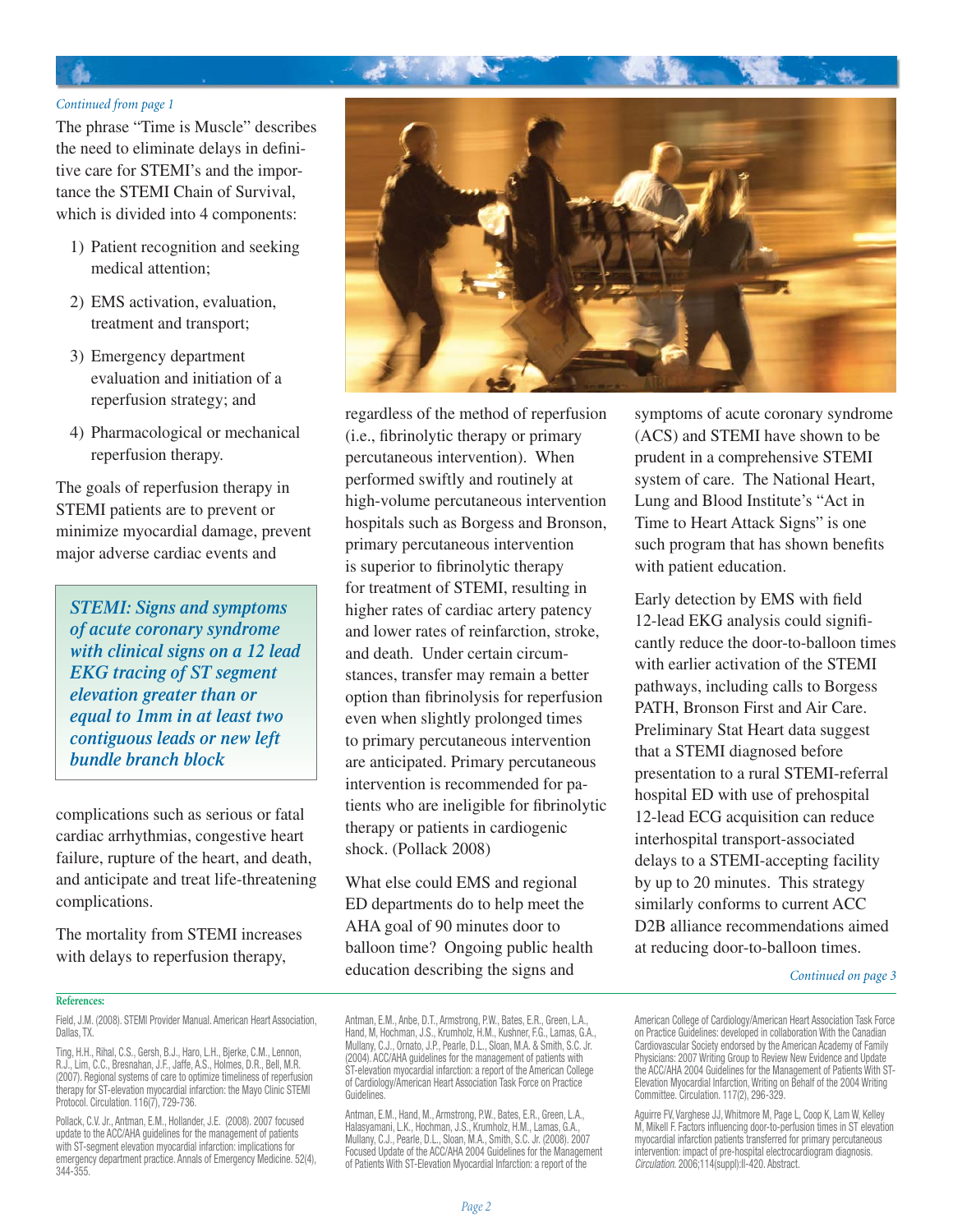#### *Continued from page 2*

If confirmed and universally applied, this technology could contribute to the expansion of interhospital STEMI transfer programs in many rural US communities. (Aguirre 2006)

In the ED, the use of standardized physician orders for STEMI management will simplify the delivery of patient care and reduce errors and omissions. For patients that are transferred by Air Care, completion of the transfer

packets including consents for transfer and copies of available medical records will facilitate the transfer of care. If some records such as pending lab values are not available at the time of transfer, these results can be faxed to Air Care Communications and pertinent information can be relayed to the Air Care Medical Crew and the receiving cardiovascular lab.

大家 人名英米

There is a short window of time when appropriate STEMI therapy can optimize recovery and long-term prognosis. Rapid reperfusion of the patient with STEMI, optimal adjunctive treatment, interdisciplinary care and optimal discharge medical therapy improve the outcome of patients with acute coronary syndromes. Timely reperfusion of the STEMI patient is an interdisciplinary responsibility, a system challenge and an individual provider's priority.

### **New Air Care Associate Please Join Us in Welcoming Our New Pilot and Safety Manager**

Shawn grew up on the east side of Michigan. His first 12 years his family lived in Detroit. In early 1976 the Maxwell family moved to the small town of Linden, 20 miles south of Flint. After Shawn graduated from Linden High School in 1982, he moved to Kalamazoo to attend Western Michigan University (WMU).

Shawn's aviation career started at WMU. From 1982 to 1989 Shawn attended WMU, studied two years at University of Michigan, joined the Michigan Army National Guard (as an enlisted Cavalry Scout) and returned to WMU. During this time he received his Airplane Commercial, Instrument, Multi-Engine and Certified Flight Instructor ratings. Shawn was a member of the National Intercollegiate Flight Association (NIFA) Team and later the Coach of the NIFA Team.



From 1987 to 1988 Shawn attended the Army Officer Candidate School (OCS) and graduated as a 1st Lieutenant. June 1989 Shawn received a Bachelor of Science Degree in Aviation Technology from WMU.

After graduation from WMU, Shawn's first aviation job was as a Flight Instructor at Brooks Field in Marshall, Michigan.

It was here that Shawn received Airplane Instrument and Multi-Engine Instructor ratings. He was sent to the Army's Initial Entry Rotary Wing Aviator Course at Fort Rucker in the fall of 1990. Shawn graduated as the Distinguished Honor Graduate, having flown the UH-1 and AH-1 Helicopters. Shawn held several positions as a member of the Michigan Army Nation Guard. His first was a Scout Platoon leader followed by a Gun Platoon Leader. Upon reaching the rank of Captain Shawn was assigned as a Gun Company Commander. He was in charge of the Night Vision Goggle Company. Shawn served on the Battalion staff as the S1, Asst S3, S3, S4 and Battalion Executive Officer for an Attack Battalion. Shawn followed those positions with the S3 and Executive Officer positions for a Medical Evacuation Battalion. He flew the AH1, OH58 and UH1 aircraft.

During this time, Shawn's civilian career started to take off. From 1991 to 1993 he was the Chief Pilot of Neon Air, a corporate flight department here in Kalamazoo. During 1994 Shawn flew for 3 airlines, he was a Beech 1900 pilot for America West Express, a Beech 1900 pilot for US Air Express, and an ATR pilot for American Eagle. Shawn remained with American Eagle until 1997 when he landed his first jet job with DHL. Shawn has flown for DHL for the last 12 years as a pilot on the Boeing 727 and AirBus 300 aircraft.

Shawn returned to the area in 1998. He now lives in Portage were he met his wonderful and beautiful wife Kristen (Mansfield of Portage Central). Shawn and Kristen have 1 child, a daughter, Annabella. Shawn retired from the Army as a Major in 2005. He was an On-Call Fire Fighter and Medical First Responder for the City of Portage Fire Department. Shawn, Kristen and Annabella enjoy the four seasons of Michigan and all its outdoor activities. Shawn is looking forward to teaching Annabella to water and snow ski. The Maxwell's are Red Wings, Tigers, Lions and Wolverine fans. Shawn will be starting a Master of Aeronautical Science degree from Embry-Riddle Aeronautical University this fall.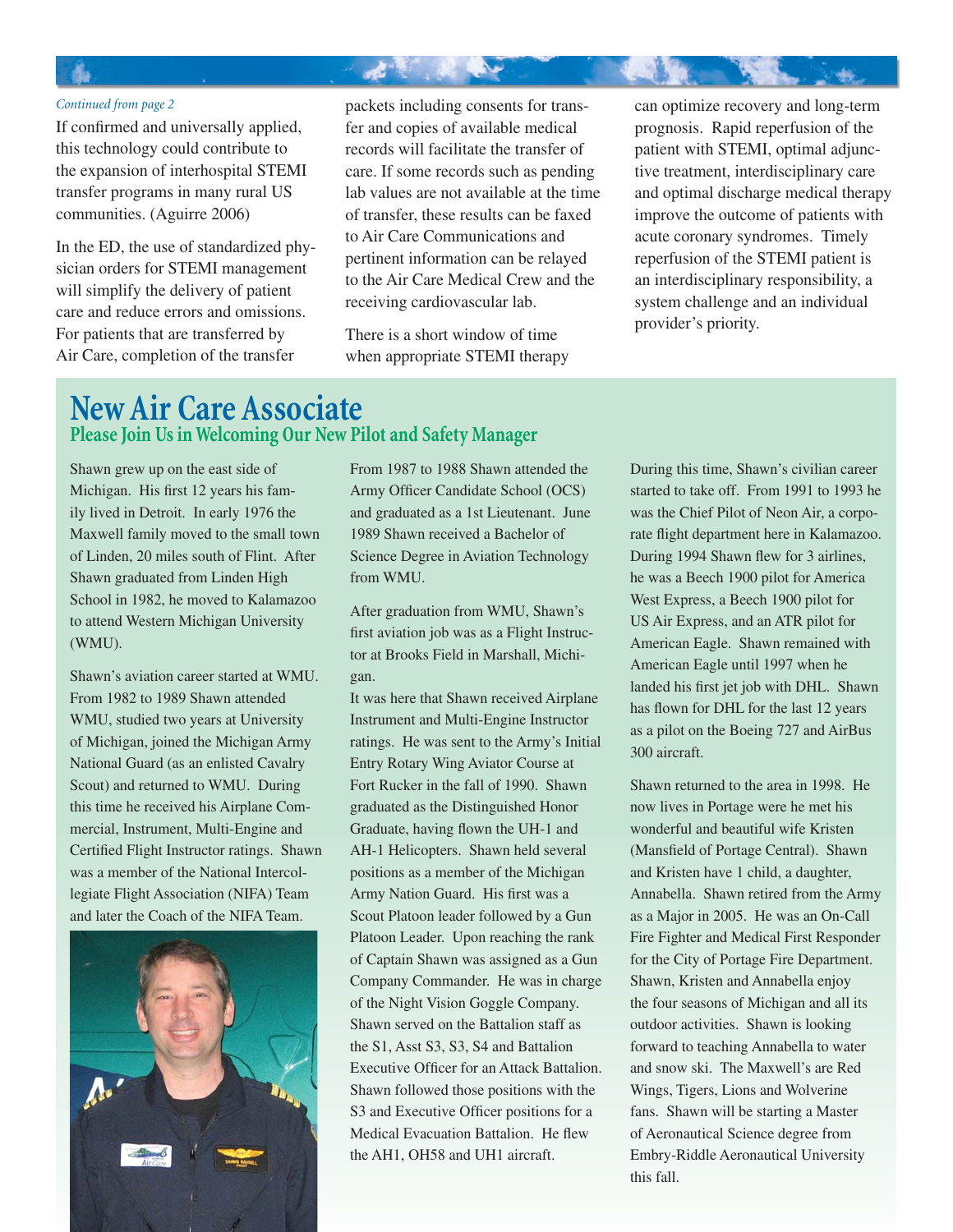### **On and Off Road Caring for victims of motorcycle accidents**



*By Darby Brauning, Flight Nurse, RN, NREMT-P*

You and I know the risks; but, we ride anyway! Or maybe one of your family members does. And we've lost count of the number of times we've heard, "Those things are dangerous." As a healthcare provider you also probably know the statistics. In 2007, there were 3,821 motorcycle crashes in Michigan, which was up 12.8% from the previous year. The number of bikers injured in 2007 totaled 3,026, again up almost 12% from 2006. Motorcycles were involved in 1.2 percent of all traffic crashes in Michigan in 2007 and injuries suffered by bikers in these accidents were often more severe than in regular motor vehicle accidents. Keep in mind, these statistics do not include off road cycles and ATV's.

The hazards associated with riding motorcycles are obvious, given the lack of external protection. We can't ride in a bubble, right? Protective clothing, safety equipment and a sharp mind can help (see sidebar "Quick Tips"), but once an accident occurs, it's up to all of us, at the scene, to move quickly for the best patient outcome. Here's a quick refresher on responding to MCCs. Your training and quick-thinking can help save my fellow rider's life.

#### **Be Aware of Common Motorcycle Injury Patterns**

Motorcycle accidents often involve contact with another vehicle, trees and /or good'ol mother earth. Collisions with shifty woodland creatures like deer are surprisingly frequent

and fatalities occur from this type of accident as well. A victim of a serious motorcycle accident is almost always thrown off the bike and can land on a variety of surfaces such as pavement, dirt, gravel or the hood/windshield of a car. During this airborne period, the patient is essentially a projectile. They can sustain loss of limbs, or other significant bodily injury, if they encounter stationary objects like signs, telephone poles, trees, etc. In a head-on or ejection-type of motorcycle crash, head, chest, abdomen, pelvic and femur fractures can result dependant on where the rider's impact point is. If the motorcycle collides with an

一起 不可见 电平

rash", or abraded skin from sliding to a stop on pavement or gravel can often be prevented with protective clothing. Burns are also possible if fuel leaks ignite or if the patient's skin contacts a hot tail pipe or parts of the engine.

#### **Rapid Rescue**

Once the scene is safe, a primary survey should be done to quickly rule out immediate life-threatening injuries. This includes the ABCs: Airway, Breathing and Circulation and examples of life threats can include airway obstruction from facial trauma, inadequate breathing, pneumothorax, and internal or external bleeding.



object at an angle, the resulting crushing mechanism can cause injuries to the upper or lower extremities and the abdominal organs as a result of energy exchange. Internal injuries should often be suspected given the kinematics of the event and can be rapidly fatal, especially in the case of an aortic tear or other arterial bleeding. "Road

Once these are either managed or ruled out, a more thorough secondary survey should be done. This can sometimes be complicated due to the rider's personal protective equipment, which hopefully they are wearing. In addition, be aware that with this equipment, the rider may or may not have superficial damage to the skin. But a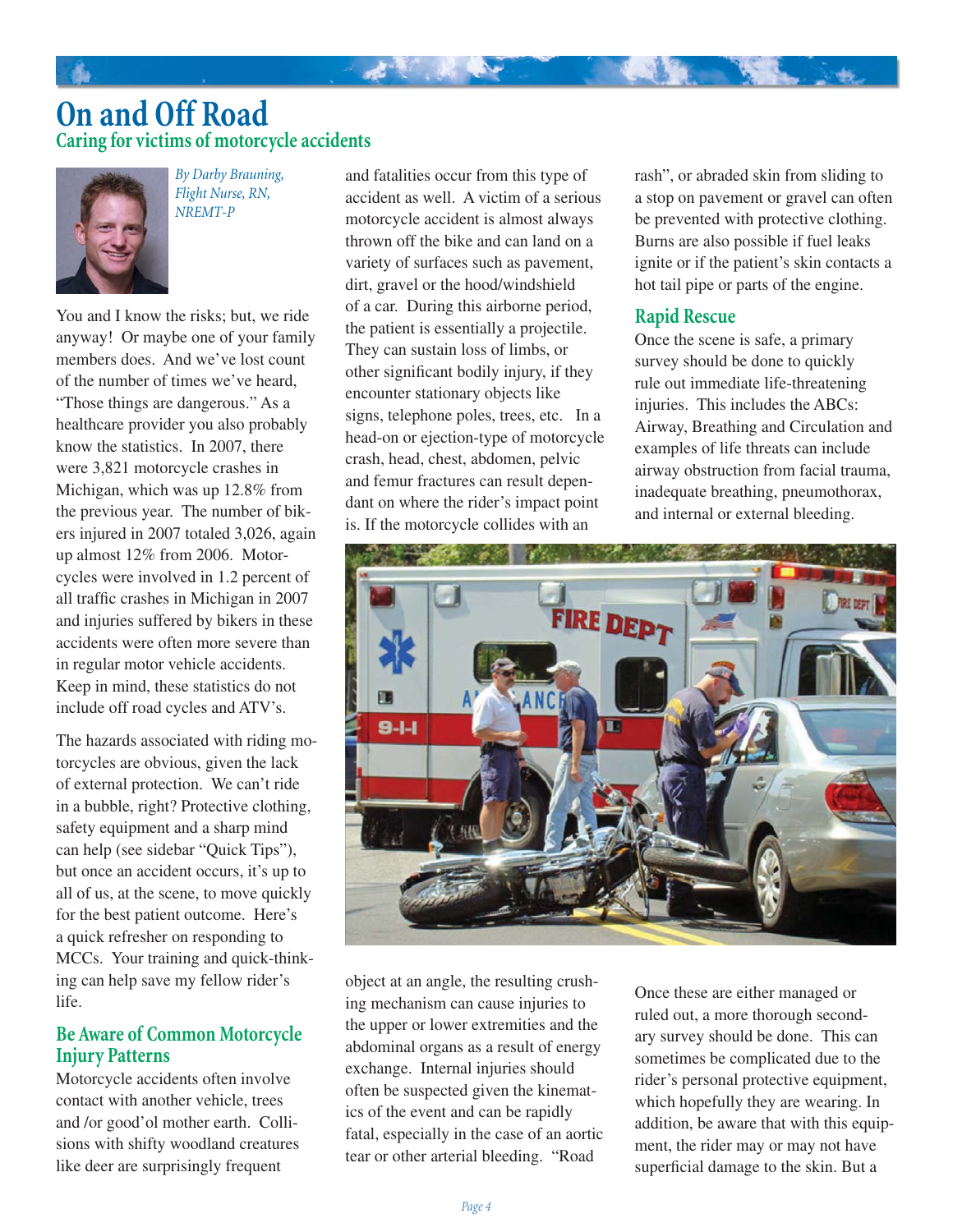

keen assessor is always suspicious of underlying injuries due to the blunt force trauma sustained. The patient can be fully immobilized during this assessment and individual extremity circulation should be assessed and managed as well. Individual injuries that are not life-threatening can be addressed after the patient is stabilized, but transport to an appropriate trauma center should not be delayed for this. Splinting and pain management should be addressed throughout care.

#### **Do I Have to Remove Their Helmet?**

Patients who are wearing full face helmets must have the helmet removed early in the assessment process. Two providers are required for this maneuver to protect the patient's cervical spine. Removal of the helmet provides immediate access to assess and manage the patient's airway and ventilatory status. It also ensures that hidden bleeding is not occurring into the posterior helmet and prevents the c-spine from assuming a flexed position instead of neutral alignment during immobilization efforts. In an additional note, cervical spine braces



*The author, Darby, at full speed with full protective gear!*

are becoming very popular in motorcycling, especially in the off road arena. These devices offer unique challenges with regards to assessment/treatment and immobilization. I encourage heathcare providers to take a moment and familiarize themselves with those products via the internet. Especially with regards to function and removal.

#### **Final Word**

Motorcycling is an ever growing activity (sort of like taxes). More and more individuals experience the thrills each

year. It only stands to reason that we will likely see the accident rates climb as well. Especially with the onslaught of gadgets taking our focus off driving (side note: did you know there are a number of motorcycle helmets that are Bluetooth capable? No comment.) Manufactures also continue to develop new and technologically advanced safety equipment to better protect the riders. Again, I highly recommend that we keep abreast of these and enhance your already outstanding care for your patients.

Take care and to my fellow motorcyclists', Ride with a sharp mind and keep the rubber side down.



Darby Brauning, Flight Nurse – racer, instructor and motorcycle safety advocate.<br>motorcycle.pdf

#### **Reference:**

Reprintable safety tips sidebar by MSF: http://www.msf-usa.org/downloads/lf\_you\_ride\_a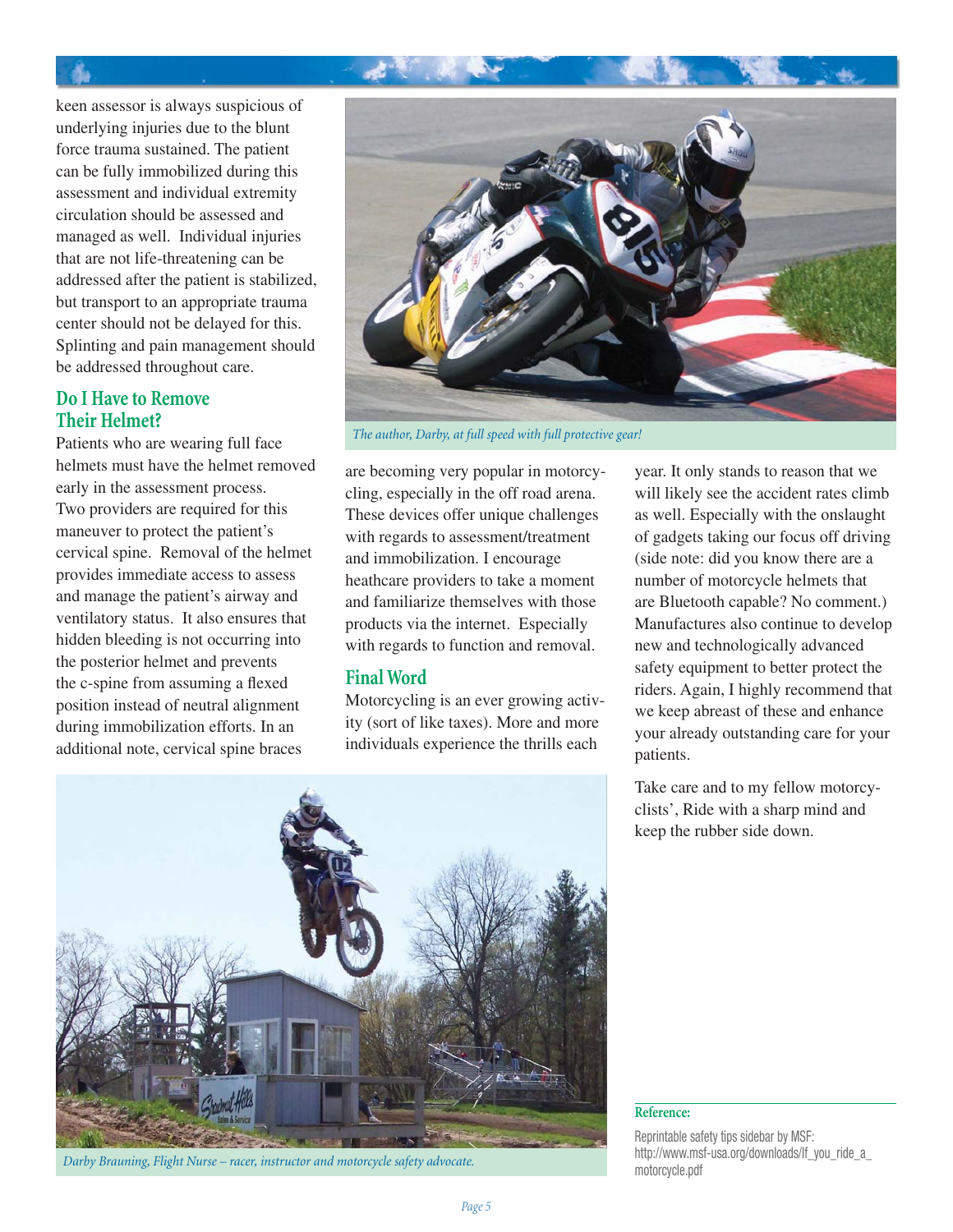# **A Bird's Eye View of West Michigan Air Care**



*By Dawn Johnston, Flight Nurse, RN, NREMT-P*

*Without a doubt Air Care is a unique working environment and lately I've received lots of questions from the region about our award-winning program. It's with great pleasure that I invite you to take a closer look at our world.* 

Air Care is the result of a cooperative effort between Bronson Methodist Hospital and Borgess Medical Center. We have high standards like our sponsoring hospitals and became one of the first air medical agencies in the nation to achieve accreditation

status through the Commission of Accreditation of Medical Transport Systems (CAMTS). This designation indicates our achievement of the highest standards in the industry. In the years since, we have continued to maintain these standards that encompass the highest possible quality service in patient care and safety in the transport environment.

For 16 years Air Care has extended critical care transport throughout southern lower Michigan, northern Indiana and northwestern Ohio. Safety is always Air Care's highest priority. Weather limitations, routine maintenance and specific pilot training schedules are all determined by strict industry standards. Our commitment to safety is reflected in every aspect of our program. We've been repeatedly recognized for our dedication to safety by the Michigan Occupational Safety and Health Administration (MIOSHA), achieving their Star award for safety multiple times.

#### **Operations**

From our base in Kalamazoo, Michigan, Air Care's twin engine American Eurocopter Dauphin is fully equipped and ready to launch within 8 minutes of a request. The Dauphin can travel 180 mph and is available 24 hours a day, 365 days a year for both interfacility transports and for trauma patients at the scene of an accident. The flight operations are located primarily at Bronson and our Business Office operates out of the Borgess complex.

#### **Medical Crew**

Air Care's medical crew have won numerous awards, published articles, contributed to texts, and have always



instructed regularly in many arenas. Most often you will find us teaching ACLS and PALS for Bronson and Borgess. Medical crew requirements include licensure as a registered nurse and paramedic, plus substantial background in critical care and/or emergency care. Our medical crew participates in ongoing educational training as well as surgical skill labs to maintain proficiency in emergency

transport medicine. All medical decisions and procedures performed by the medical flight crews are based on time dependent evidence-based protocols. These protocols are continually updated according to the latest medical literature and research currently available.

#### **Pilot Staff**

West Michigan Air Care helicopter pilots are veterans of the challenging air medical environment and come from a variety of military, commercial and air medical backgrounds. The pilot in command of the aircraft is the final authority for the safe operation of the aircraft. The pilot's responsibilities include weather radar interpretation, risk assessments for each flight, aircraft weight and balance considerations, and

> selection and acceptance of landing zones at emergency scenes.

#### **Communication Center Specialists**

Air Care's communication specialists have extensive training and experience in map reading and radio communication. The communication specialist dispatches and monitors the flight progress of the helicopter utilizing established air medical flight following protocols.

They also manage Kalamazoo County Med Com and the Michigan 5th District communication system.

#### **Maintenance Staff**

Our aircraft maintenance staff performs a number of regular inspections and is available 24/7. All routine and unscheduled maintenance is completed in strict accordance with the aircraft manufacturer's maintenance programs and the federal aviation regulations.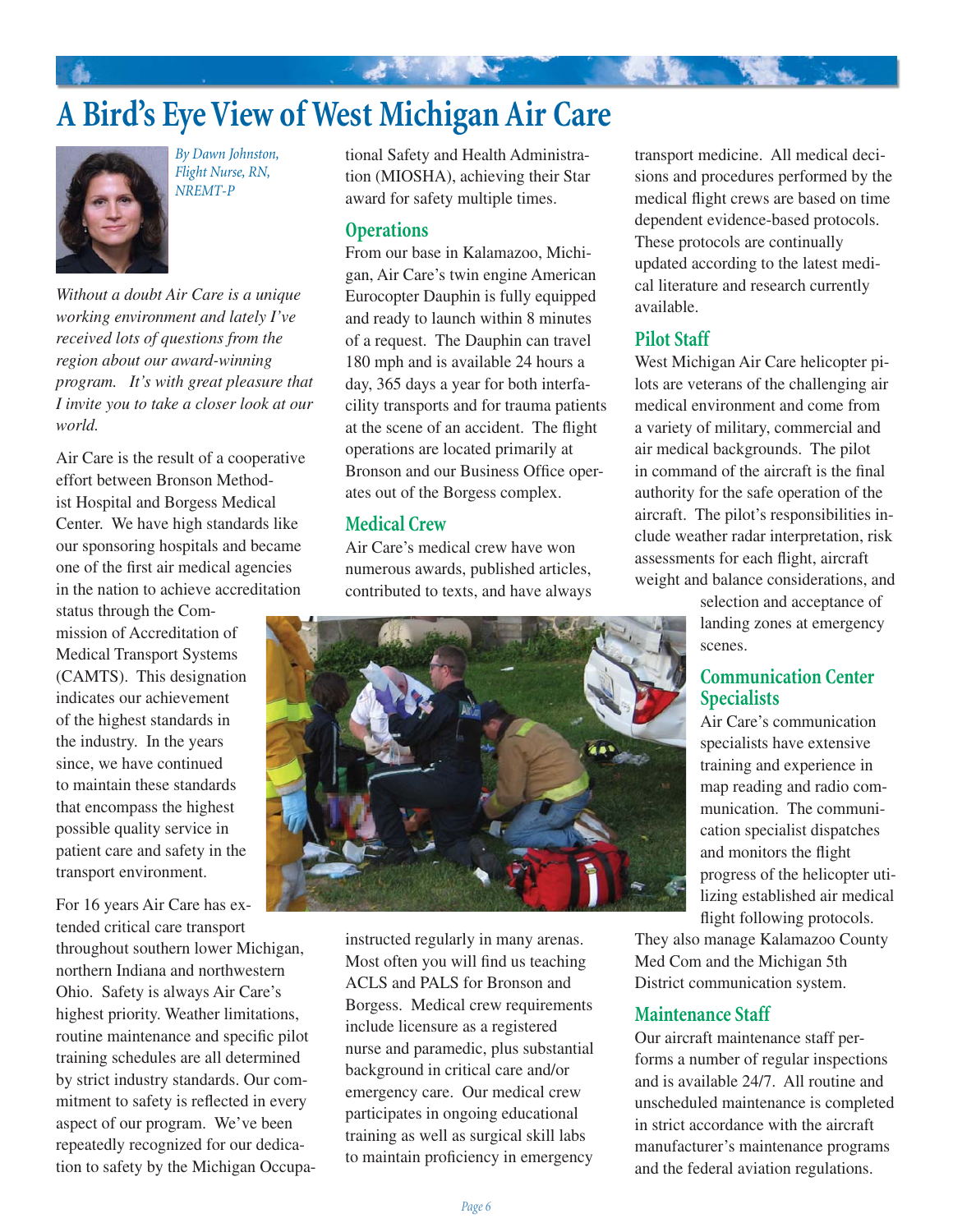

Our business office team at Borgess provides invaluable administrative support. Their efficient operation of our financial nerve center keeps the rest of Air Care running smoothly.

#### **Patients Who Benefit Most from Air Care Transport**

Air transport should be considered in the following patients with life-threatening illnesses or injuries:

- Acute myocardial infarction/ » Acute coronary syndrome
- Multiple trauma »
- Severe head injury »
- Acute neurologic emergencies »
- » Acute vascular emergencies
- Major burn injuries »
- Critical pediatric illness or injury »
- » Near-drowning injuries

Some operational situations warrant the consideration of air transport including:

#### **Mechanism of Injury** »

- Vehicle rollover with unbelted » passengers
- Vehicle striking pedestrian at » >10 mph
- Falls from greater than 10 feet »
- Patient ejected at >20 mph »
- Multiple critical patients »
- » Death of another individual involved in the incident

#### » Difficult access situations

- » Poor road conditions, weather or traffic
- » Remote scene location
- **Time/distance factors** »
	- » Prolonged extrication time
	- » Prolonged transport time by ground ambulance

I hope this has been an enlightening tour of West Michigan Air Care and the services we provide. If you still have questions, check out our website at www.aircare.org or email me at dmjohnston@aircare.org. Have a safe summer!

## **Air Care Awarded MIOSHA's Star Award for Safety – Again!**



*By Nick Wright, Flight Nurse, RN, EMT-P*

*West Michigan Air Care is the only air medical transport service in the State of Michigan to achieve the Star award for safety from the Michigan Occupational Safety and Health Administration (MIOSHA). According to the Department of Labor and the Occupational Safety and Health Administration (OSHA), West Michigan Air Care is the first, and only air ambulance in the nation to obtain this acknowledgement of outstanding efforts to promote safety.*

Safety and exposure control cannot be overemphasized in the air medical industry. West Michigan Air Care has always focused on the safety of our operations and promotes a "culture of safety" among its employees. As evidence of this, West Michigan Air Care recently underwent a rigorous inspection by MIOSHA for recertification in the Michigan Voluntary Protection Program (MVPP). MIOSHA awards a select number of qualifying agencies with the prestigious Star Award, their highest designation of safety achievement. Air Care was the first air ambulance in the nation to obtain this award in 2001 and has proudly maintained the designation since that time, recently receiving the award once again.

The Voluntary Protection Program (VPP) was established by OSHA to recognize the "best of the best" in safety and health across all industries. All states with approved OSHA programs offer the VPP. Michigan is in this category. The MVPP has a number of basic requirements to meet Star standards, but also looks to see what agencies have done to advance safety at their programs. Air Care has instituted a number of policies for safe operations and has an active safety committee. Before any policy is implemented, a risk assessment is done formally and informally through out its operations. All air crew members take responsibility for safe missions creating a shared "culture of safety" which benefits the patient, the crew and all our healthcare colleagues in the field.

Besides the company's own safety initiatives, the MVPP requires the following elements: hazard prevention and control, safety and health training, employee involvement, management commitment and worksite analysis. Currently MIOSHA honors 27 companies in Michigan with Star certification status and West Michigan Air Care is proud to be in this select group!